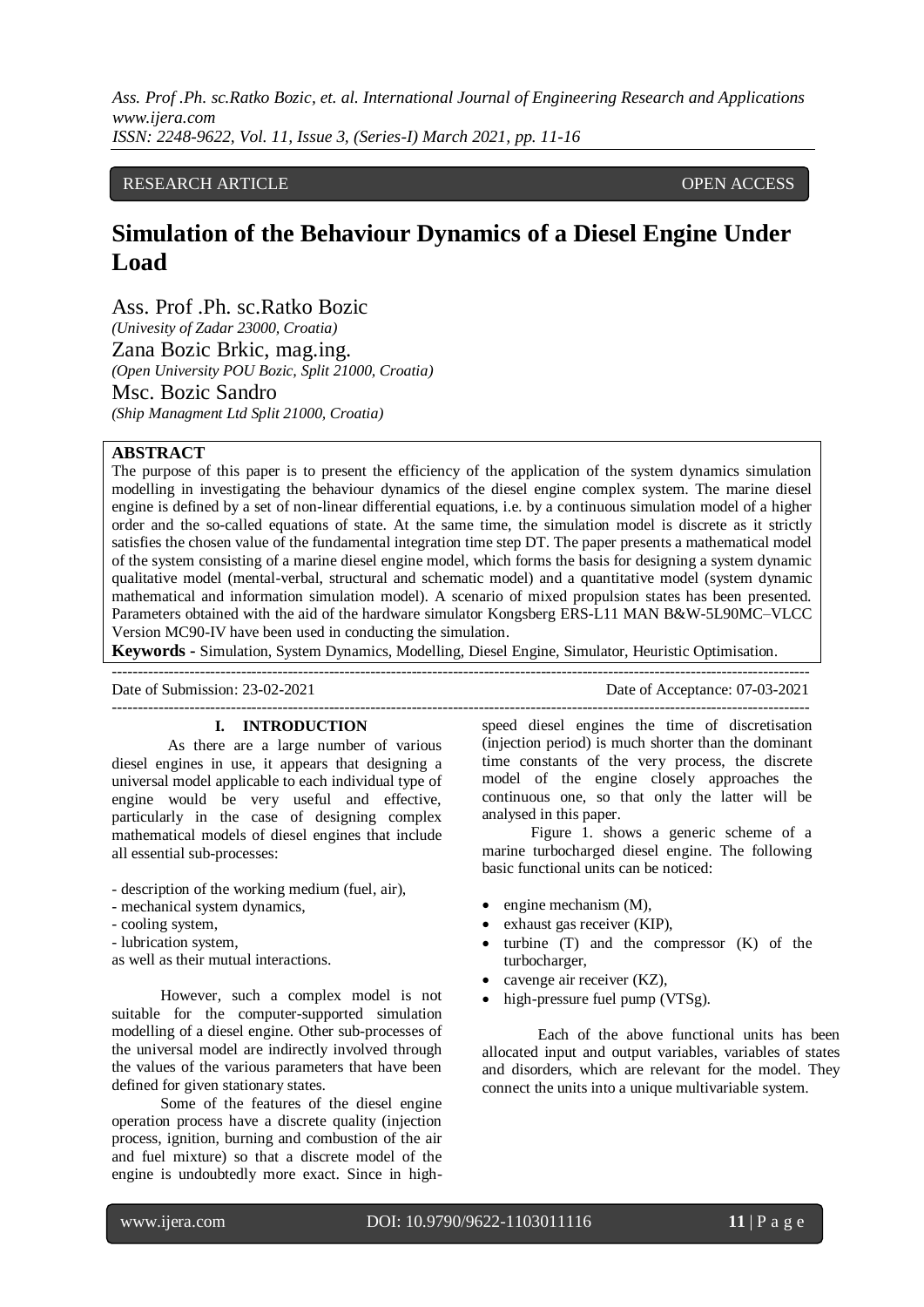*Ass. Prof .Ph. sc.Ratko Bozic, et. al. International Journal of Engineering Research and Applications www.ijera.com*

*ISSN: 2248-9622, Vol. 11, Issue 3, (Series-I) March 2021, pp. 11-16*



*Figure 1. Generic scheme of a marine diesel engine*

Where:

 $M$  – engine,

KIP – exhaust gas receiver,

 $T$  – turbine,

K – compressor,

KZ – scavenge air receiver,

VTSg – high-pressure fuel pump,

 $\Omega$  – angular speed of the engine crankshaft (KV),

 $G_r$  – amount of the exhaust gas from the engine, entering the KIP,

 $p_r$  – exhaust gas pressure in the KIP,

 $\rho_r$  – exhaust gas density,

 $G_T$  – amount of the exhaust gas flowing through the turbine,

 $\Omega_T$  – angular speed of the turbocharger,

 $G_k$  – amount of air that the turbocharger supplies to the KZ,

 $p_k$  – air pressure in the receiver,

 $\rho_k$  – specific air mass in the KZ,

 $\chi$  – regulator action,

 $q_g$  – amount of fuel supplied to the engine by VTS.

#### **II. EQUATION OF STATE OF A MARINE TURBOCHARGED DIESEL ENGINE**

Dynamic features of a diesel turbocharged engine are determined by the dynamic features of the components (Figure 1.), therefore the differential equations of these units have to be considered together. However, in some cases at low volumes in the inlet and exhaust pipelines, and when there is no gas-dynamic supercharging, the impact of the pipeline volume on the engine dynamic features is negligible. This enables the simplification of its equations. As a result, it may be assumed that  $V_B \approx V_r \approx 0$  and, accordingly,  $T_B = T_r = T_h = 0$ . Taking this condition into consideration, the system of the engine unit equations takes the following form:

$$
d_{D} (p)_{\varphi} = \chi + \Theta_{k} \rho - \Theta_{D} \alpha_{D}
$$
  

$$
d_{T} (p)_{\varphi T} = \xi + \Theta_{T1} \chi - \Theta_{T2} \rho
$$
 (1)  

$$
k_{B\rho} = \varphi_{T} - \Theta_{B} \varphi
$$

$$
k_{r}\xi = \phi + \Theta_{r}\rho - k_{h}\chi
$$

Since the paper discusses the system dynamics modelling from the aspect of revolution speed, it is necessary to analyse changes in angular speed of the diesel engine crankshaft. That is why the resulting equation can be presented in the following form:

$$
\phi\ =\ \Delta\,\phi
$$

where the determinants of the equation system (1) take the form:

$$
\varphi = \begin{vmatrix}\n d_{D}(p) & 0 & -\Theta_{k} & 0 \\
 0 & d_{T}(p) & \Theta_{T2} & -1 \\
 \Theta_{B} & -1 & k_{B} & 0 \\
 -1 & 0 & -\Theta_{r} & k_{r}\n\end{vmatrix}
$$

 $\overline{\phantom{a}}$ 

$$
\Delta \varphi = \begin{vmatrix}\n\chi - \Theta_{D} \alpha_{D} & 0 & -\Theta_{k} & 0 \\
\Theta_{1} \chi & d_{T}(p) & \Theta_{Tr} & -1 \\
0 & -1 & k_{B} & 0 \\
-k_{B} \chi & 0 & -\Theta_{r} & k_{r}\n\end{vmatrix}
$$

By solving these determinants and taking these expressions into account:

$$
d(p) = T_p p + k_p \text{ and}
$$

$$
d_T(p) = T_T p + k_T
$$

we obtain the possibility to present the equation of a turbocharged diesel engine, as follows:

$$
d_{DH} (p)_{\varphi} = S(p)_{\chi} - u(p) \alpha_{D} (2)
$$

where:

 $PH P$   $\sim$  DH 2 2  $d_{DH}$  =  $T_H^2 p^2 + T_{DH} p + k_{DH}$  - related operator of the turbocharged engine

 $S(p) = T_s p + k_s$  - operator of action from the

aspect of fuel supply control

 $u(p) = T_{u} p + k_{u}$  - operator of action from the

aspect of consumer adjusting

This is the form taken by the dependence of the coefficients of the above expressions on the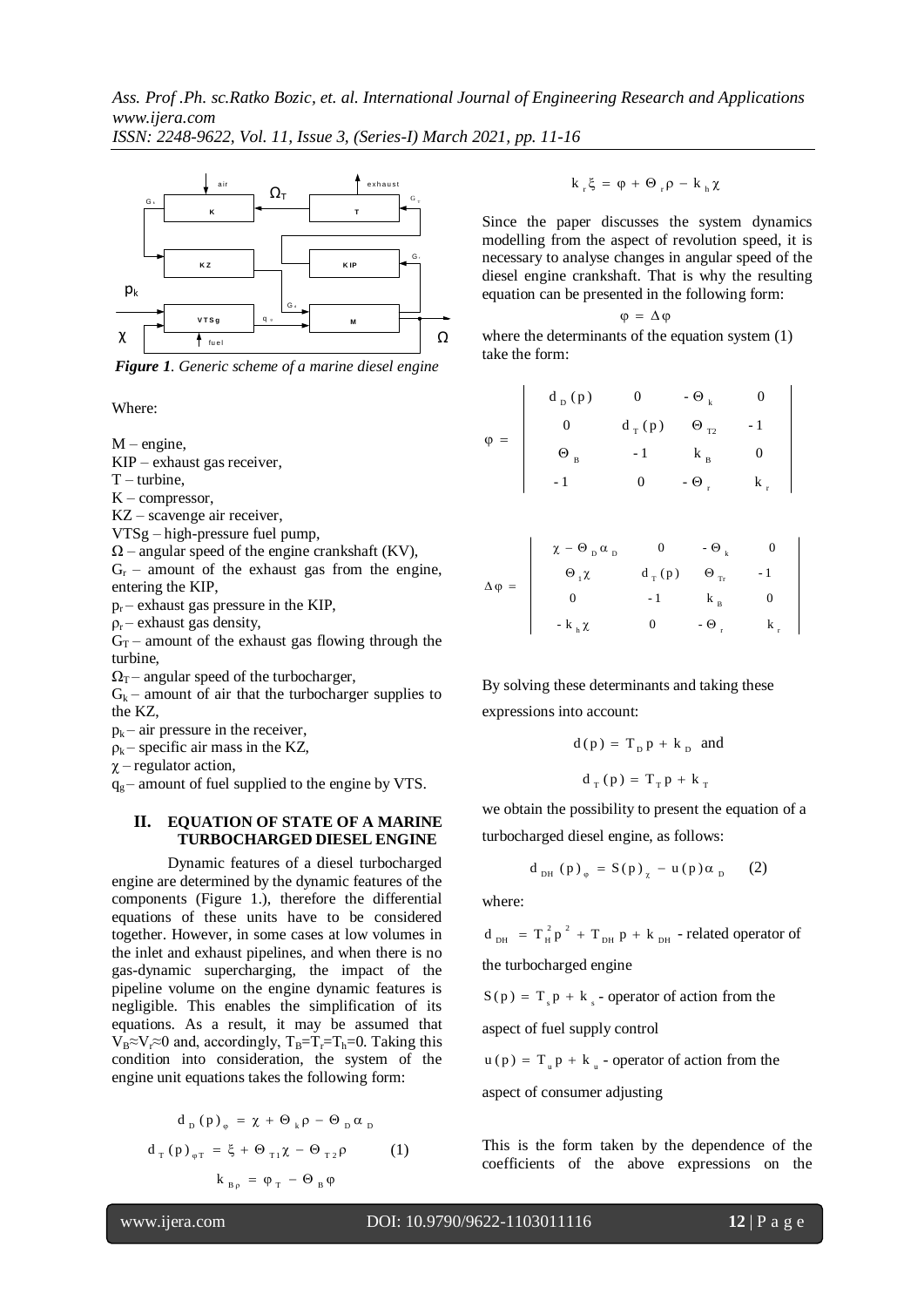*Ass. Prof .Ph. sc.Ratko Bozic, et. al. International Journal of Engineering Research and Applications www.ijera.com*

*ISSN: 2248-9622, Vol. 11, Issue 3, (Series-I) March 2021, pp. 11-16*

parameters of the elements that are comprised within the engine system:

$$
T_{H}^{2} = T_{D} T_{T} k_{s} k_{r}
$$
  
\n
$$
T_{DH} = [T_{D} (k_{B} k_{T} + \Theta_{T2}) + T_{T} (k_{D} k_{B} + \Theta_{B} \Theta_{k})]k_{r} - \Theta_{r} T_{D}
$$
  
\n
$$
k_{DH} = k_{D} k_{r} (k_{B} k_{T} + \Theta_{T2}) - \Theta_{k} (1 - k_{T} k_{r} \Theta_{B}) - \Theta_{r} k_{D}
$$

$$
T_s = T_T \Theta_b k_b k_r
$$

$$
k_{_s}\,=\,k_{_r}\,(k_{_B}\,k_{_T}\,+\,\Theta_{_k}\Theta_{_{T1}}\,+\,\Theta_{_{T2}}\,)\,-\,\Theta_{_k}\,k_{_h}\,-\,\Theta_{_r}
$$

$$
k_{\rm u} = \Theta_{\rm p} k_{\rm r} (k_{\rm B} k_{\rm T} + \Theta_{\rm T2}) - \Theta_{\rm r} \Theta_{\rm p}
$$

The equation (2), in a differential form, can be formulated:

$$
T_{_{H}}^{^{2}}\frac{d^{^{2}}\phi}{dt^{^{2}}}+T_{_{DH}}\frac{d\phi}{dt}+\phi\,k_{_{DH}}=T_{_{s}}\frac{d\chi}{dt}+\chi\,k_{_{s}}-T_{_{u}}\frac{d\alpha_{_{D}}}{dt}-k_{_{u}}\alpha_{_{D}}
$$
 (3)

If all elements of the equation (2) are divided by the related operator, this results in:

$$
\varphi = Y_{DH}^{\alpha} (p)_{\chi} + Y_{DH}^{\alpha} (p) \alpha_{D}
$$

where the transfer functions:

$$
Y_{DH}^{\chi} (p) = \frac{S(p)}{d_{DH} (p)} = \frac{T_s p + k_s}{T_H^2 p^2 + T_{DH} p + k_{DH}}
$$

$$
Y_{DH}^{\alpha} (p) = \frac{u(p)}{d_{DH} (p)} = \frac{T_{\mu} p + k_{\mu}}{T_{H}^{2} p^{2} + T_{DH} p + k_{DH}}
$$

allow for designing a turbocharged engine scheme which is more suitable than the one in Figure 2.



*Figure 2. Simplified structural scheme of a turbocharged diesel engine*

# **III.COMPUTER SIMULATION MODEL FOR A MARINE DIESEL ENGINE System dynamic mathematical model for a marine diesel engine**

The system dynamic mathematical model for a turbocharged diesel engine can be defined by the expression (the explicit form of the equation 3):

$$
\begin{aligned} \frac{d^{\frac{2}{\alpha}}\phi}{dt^{\frac{2}{\alpha}}} & = -\frac{d\phi}{dt}\frac{T_{_{DH}}}{T_{_{H}}^{^{-2}}}-\phi\,\frac{k_{_{DH}}}{T_{_{H}}^{^{-2}}}+\frac{d\chi}{dt}\,\frac{T_{_S}}{T_{_{H}}^{^{-2}}}+\chi\,\frac{k_{_S}}{T_{_{H}}^{^{-2}}}-\frac{d\alpha_{_{D}}}{dt}\,\frac{T_{_{u}}}{T_{_{H}}^{^{-2}}}-\alpha_{_{D}}\,\frac{k_{_{u}}}{T_{_{H}}^{^{-2}}} \end{aligned}
$$

where:

 $d^2 \varphi = D2FI$ - acceleration of the angular speed of the engine crankshaft (KV)

 $d \varphi = D1F1$ - angular speed change rate of the engine crankshaft (KV) (speed gradient)

 $T<sub>DH</sub>=$  TDH- time characterising the sluggishness of the engine as a regulated object

 $T_H^2$  = TH2- square of the time characterising the sluggishness of the engine as a regulated object

 $T<sub>S</sub>= TS$  -time characterising the engine sluggishness

 $d \chi = DKAPA$ - speed of moving the *rack lever* high

– fuel pressure pump (VTS)

 $\chi$  = KAPA- relative movement of the rack lever of the fuel pressure pump (VTS)

 $k<sub>S</sub>=$  KS- coefficient of the engine gain

 $d \alpha_{D} = DALFAD$  - change rate of the relative consumer load

 $\alpha_{D}$ = ALFAD- relative change of the consumer load

 $T<sub>u</sub>= TU$  -time characterising the generator sluggishness

 $k<sub>u</sub>$  = KU - coefficient of the gain of the external engine load

 $\varphi$  = FI - relative change of the angular speed of the KV

 $k_{DH}$  KDH - factor depending on the selfequalisation coefficient and engine gain coefficient

ALFAD - external engine load

SLOPE - subroutine of the first derivation (KAPA and ALFAD)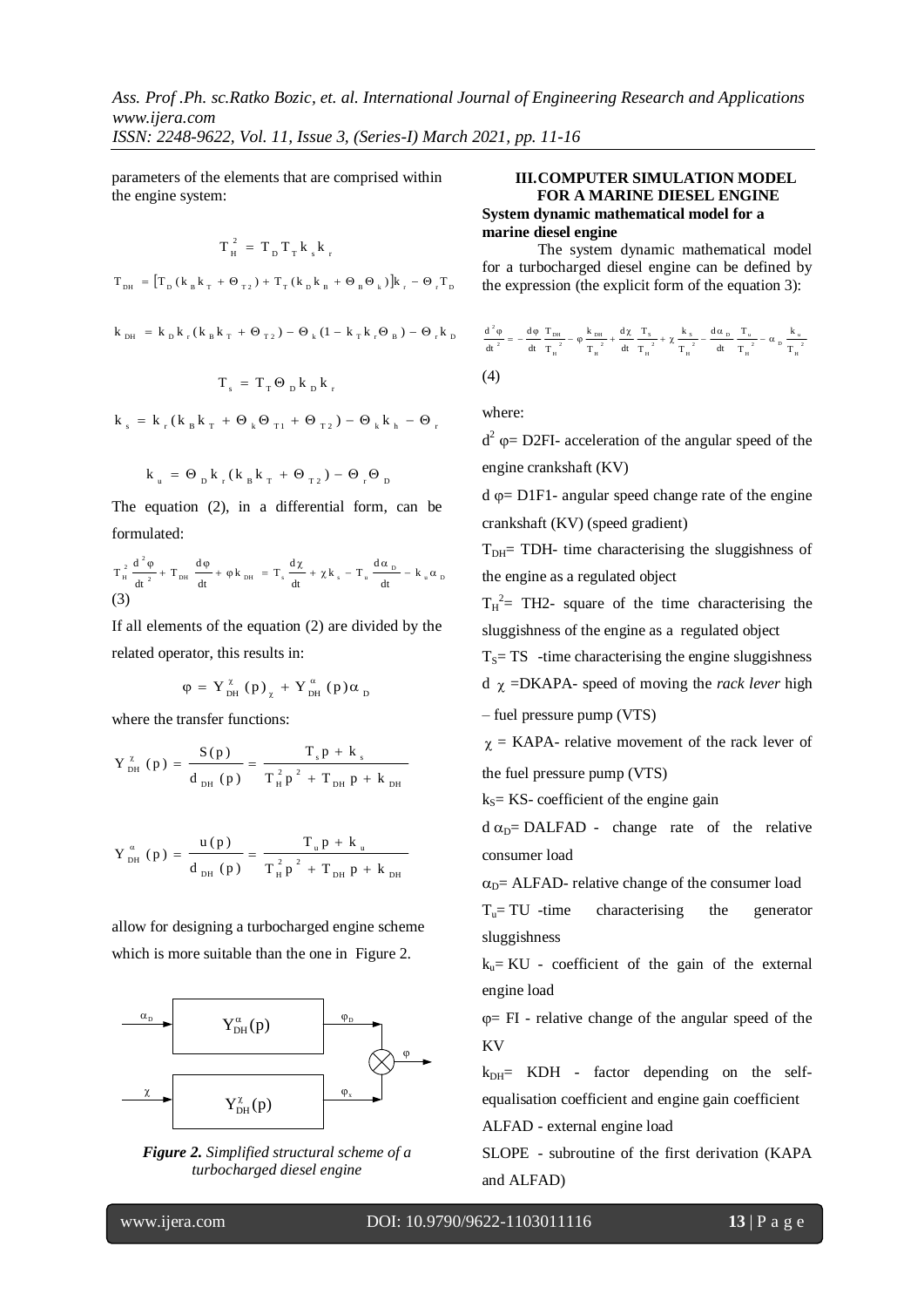On the basis of the given mathematical model for a marine diesel engine, it is possible to design system-dynamic simulation models, i.e. mental-verbal, structural, flowchart and computer model for the observed reality of a marine diesel engine.

## **System-dynamic mental-verbal model for a**

#### **marine diesel engine**

Based on the described mental-verbal model, it is possible to make a structural diagram as shown in Figure 3.



*Figure 3. Structural model for a marine diesel engine*

There are several feedback loops (KPD) in the observed system: 1. KPD1(-):D2FIDT2(+)=>DFIDT(+)=> FI=>D2FIDT2 2. KPD2(-): $FI(-)=DISK1(+)=&\text{KAPA1}(+)=\geq$  $KAPA(+) = D2FIDT2(+) = DFIDT(+) = FI$ 3. KPD3(-): $FI(-)=DISK1(+)=&>KAPA1(+)=&>$  $KAPA(+)=\neg DKAPADT(+)=\neg D2FIDT2(+)=\neg D2FIDT2(+)$  $DFIDT(+) = >FI$ 

## **System-dynamic flowchart diagram of a marine diesel engine**

The flowchart diagram has been created in line with the previously made mental-verbal and structural models, as shown in Figure 4.



*Figure 4. Flowchart diagram of a marine diesel engine with UNIREG regulator*

## **IV. SIMULATION SCENARIOS OF THE MARINE DIESEL ENGINE MODEL Simulation scenario of the start-up of an idling marine diesel engine - starting**

The marine diesel engine is started at TIME=0 at zero load.

The diesel engine system is fitted with an electronic universal (UNIREG\_DISK1) regulator. After a series of scenarios, we have obtained coefficients of the electronic universal PID regulator for the start-up of the idling marine diesel engine. The coefficients have been obtained with the aid of the heuristic optimisation. The latter implies the use of all familiar methods, including the ones that cannot be expressed in a mathematically exact way, so that expertise in modelling is necessary. Heuristic optimisation in system dynamics involves the "retry and error" method, a method that could be described as trying to obtain results gradually, i.e. "step by step".



*Figure 5. KPP=20, KPI=0.8, KPD=1.5*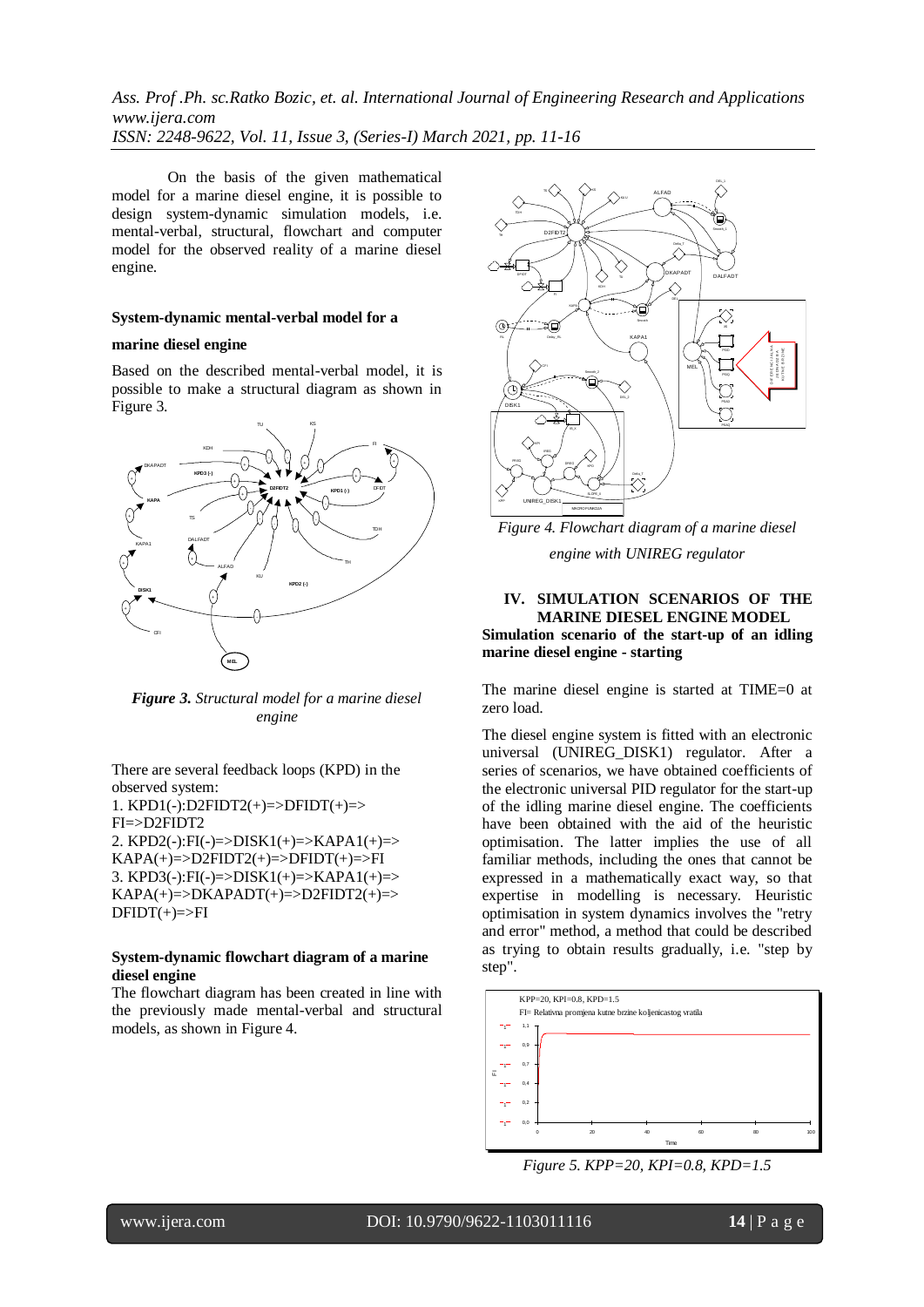Relative change of the crankshaft angular speed

Comments on the obtained results from the Scenario I:

The behaviour dynamics of an idling marine diesel engine is entirely in accordance with its model, i.e. with the second order differential equation. The revolution speed regulation has been performed by the electronic universal PID regulator whose elements' coefficients have been changing. The heuristic optimisation of the PID regulator parameters has been carried out, resulting in the following combination of coefficients:

#### KPP=20, KPI=0.8, KPD=1.5

This combination entirely meets the criteria of the revolution speed of a marine diesel engine. The same results have been obtained in the Kongsberg hardware simulator at the University of Split.



*Figure 6. Full mission engine room simulator Kongsberg ERS-L11 MAN B&W-5L90MC–VLCC Version MC90-IV*

# **V. CONCLUSION**

The presentation and the results of the simulation of the system-dynamic models for a marine diesel engine lead to the conclusion that applying System Dynamics, a modern scientific discipline, in the research of behaviour dynamics of complex ship systems is an exceptionally effective, rational, and prospective methodology. It is extraordinarily useful in education of both engineering faculty students and graduate engineers of all profiles as it provides a cost-effective, fast and accurate method of acquiring new insights and skills in the field of engineering systems and processes. This brief presentation gives to an expert all the necessary data and the opportunity to collect further information on the same system using a fast and

scientific method of investigation of a complex system.

Which means:

*Do not simulate the behaviour dynamics of complex systems using the research method of the "black* 

*box", because the education and designing practice of complex systems has confirmed that it is much better to simulate using the research approach of the "white box", i.e. the System Dynamics methodology.*

Authors

## **REFERENCES**

- [1]. R. A. Nalepin, O.P. Demeenko, Avtomatizacija sudovljih energetskih ustanovok, Sudostroennie, in Russian, 1975.
- [2]. L.I. Isakov, L.I. Kutljin, Kompleksnaja avtomatizacija sudovljlh dizeljnih i gazoturbinmljih ustanovok, in Russian, Leningrad, Sudostreonnie, 1984.
- [3]. L.P. Veretenikov, Isledovanie procesov v sudovljih elektro-energetieeskih sistemahteorija i metodlji, in Russian, Sudostroennie, 1975.
- [4]. G.F. Suprun, Sintezsistem elektroenergetiki sudov, in Russian; Leningrad, Sudostroenie, 1972.
- [5]. T. Šretner: Brodski motori s unutarnjim izgaranjem, Faculty of Engineering and Naval Architecture, University of Zagreb, Croatia, 1970.
- [6]. A. Munitić, Kompjuterska simulacija uz pomoć Sistemske Dinamike, BRODOSPLIT, BIS Split, Croatia, 1989.
- [7]. V. Medica, Simulacija dinamičkih uvjeta rada dizel motora s prednabijanjem kod pogona električnog generatora, Doctoral dissertation, Faculty of Engineering, University of Rijeka, Croatia, 1988.
- [8]. L. Milić, Dinamičko kontinuirani simulacijski model brodskog dizelmotornog porivnog sustava, Doctoral dissertation, Faculty of Maritime Studies, University of Rijeka, Croatia, 1996.
- [9]. J. Dvornik, Sustavno dinamičko simulacijsko modeliranje brodskog Diesel motora pod opterećenjem, Master thesis, Faculty of Electrical Engineering, Mechanical Engineering and Naval Architecture, University of Split, Croatia, 2004.
- [10]. A. Munitić, R. Antonić, J. Dvornik, System Dynamics Simulation Modeling of Ship Gasturbine generator, ICCC'03, International Carpathian Control Conference, 26-29 May,